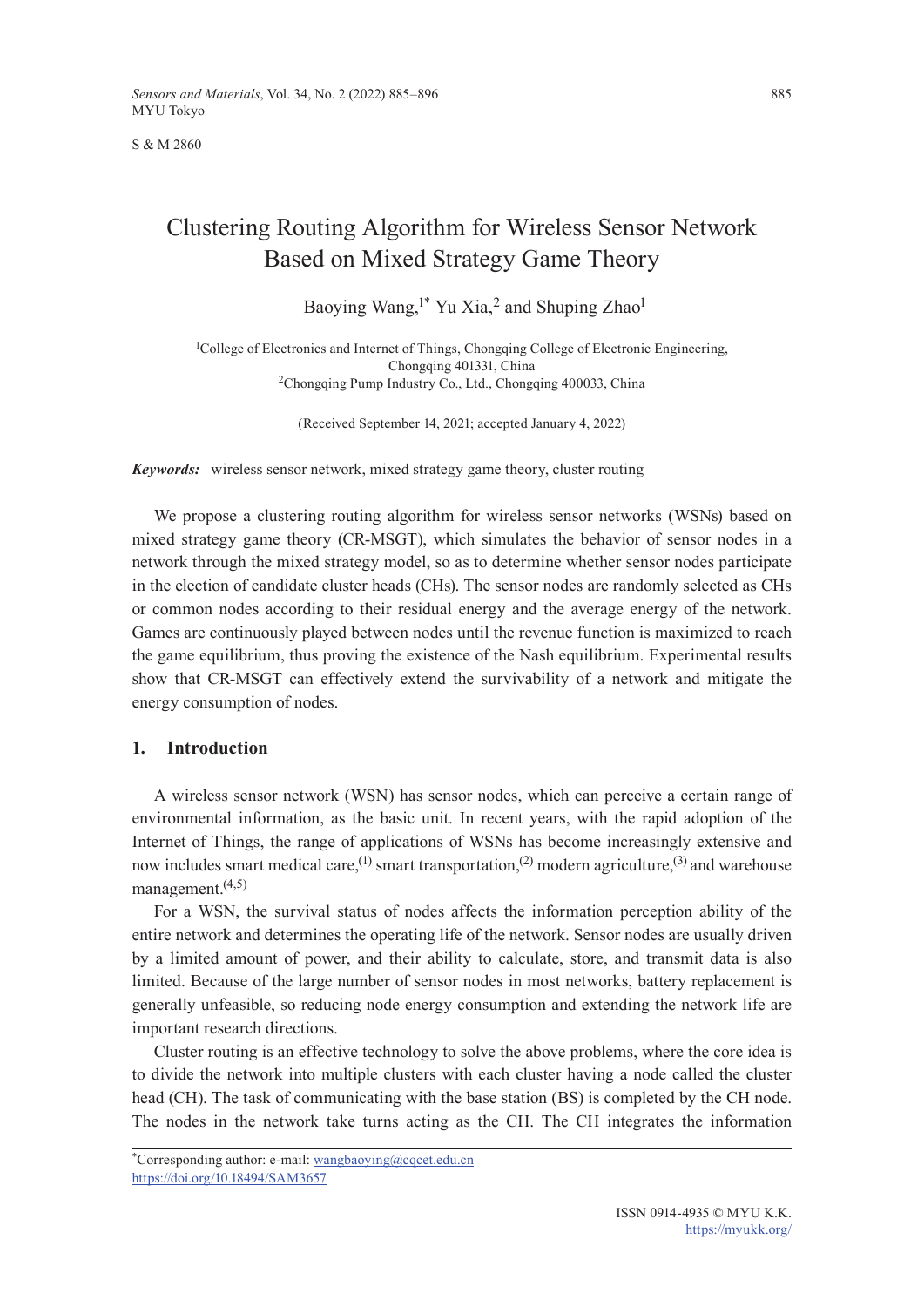collected by other nodes in the cluster, then forwards the information to the BS via a multi-hop or direct communication mode. The clustering mechanism can reduce the amount of forwarding data and shorten the data transmission distance of most nodes. However, the node acting as the CH consumes more energy than the other nodes in the cluster. Our task is to select the most suitable node in the network to act as the CH through game theory, which can balance the node load and energy.

Game theory provides a decision-making environment model that is interdependent and may exchange roles. In this paper, a clustering routing algorithm for a WSN based on mixed strategy game theory (CR-MSGT) is proposed.

## **2. Related Works**

The low-energy adaptive clustering hierarchy (LEACH) algorithm and the distributed energy efficient clustering (DEEC) algorithm are two traditional sub-clustering routing algorithms. $(6,7)$ In the LEACH algorithm, each node randomly generates a number between 0 and 1 to determine whether the node acts as the CH. Owing to the stochastic nature of this value, there may be an excessively large number of clusters during selection in each round and an uneven distribution of CHs in the network. The DEEC algorithm considers the residual energy of the node itself during the selection of the CHs, making the nodes with higher energy more likely to become CHs. However, because the distribution of CHs is disordered, some CHs may be distributed in the network edge zone, resulting in CH nodes consuming more energy for data transmission. Moreover, nodes at these positions are more likely to die, ultimately affecting the overall operation of the network. Game theory, through mathematical analysis, studies the course of action that is most beneficial to the decision-maker in the event of a conflict between players in a game.<sup>(8,9)</sup> It was first applied in the field of economics and later found to be applicable to WSN routing, and some game-theory-based cluster routing algorithms have been presented.

The game-theory-based distributed clustering approach (GTDCA) algorithm used to maximize the WSN lifetime establishes a CH game equilibrium model.(10) The nodes in the network are randomly declared as the CH with the equilibrium probability. The equilibrium probability is related to the income, cost, and the total number of network nodes when a node is declared to be the CH. However, the algorithm requires all nodes to participate at the same time, making the number of game participants large and the algorithm inefficient. The optimized clustering WSN algorithm based on game theory is a game-theory-based algorithm that partitions the network and employs a partition rotation mechanism to derive the region equilibrium probability according to the total number of nodes in each region.<sup>(11)</sup> Each region node randomly declares the CH with the equilibrium probability, but the algorithm requires sensor nodes to be evenly distributed in the network. Lin and Wang proposed a non-cooperative game model, in which sensor nodes declare whether they are CHs by computing the highest probability of maximizing revenue in a mixed strategy.<sup>(12)</sup> Li and Wu proposed a method combining a non-cooperative game with a distributed clustering algorithm to reduce the energy consumption of a network.<sup>(13)</sup> This method reduces the number of forwarding packets and extends the network life by collecting energy from the network.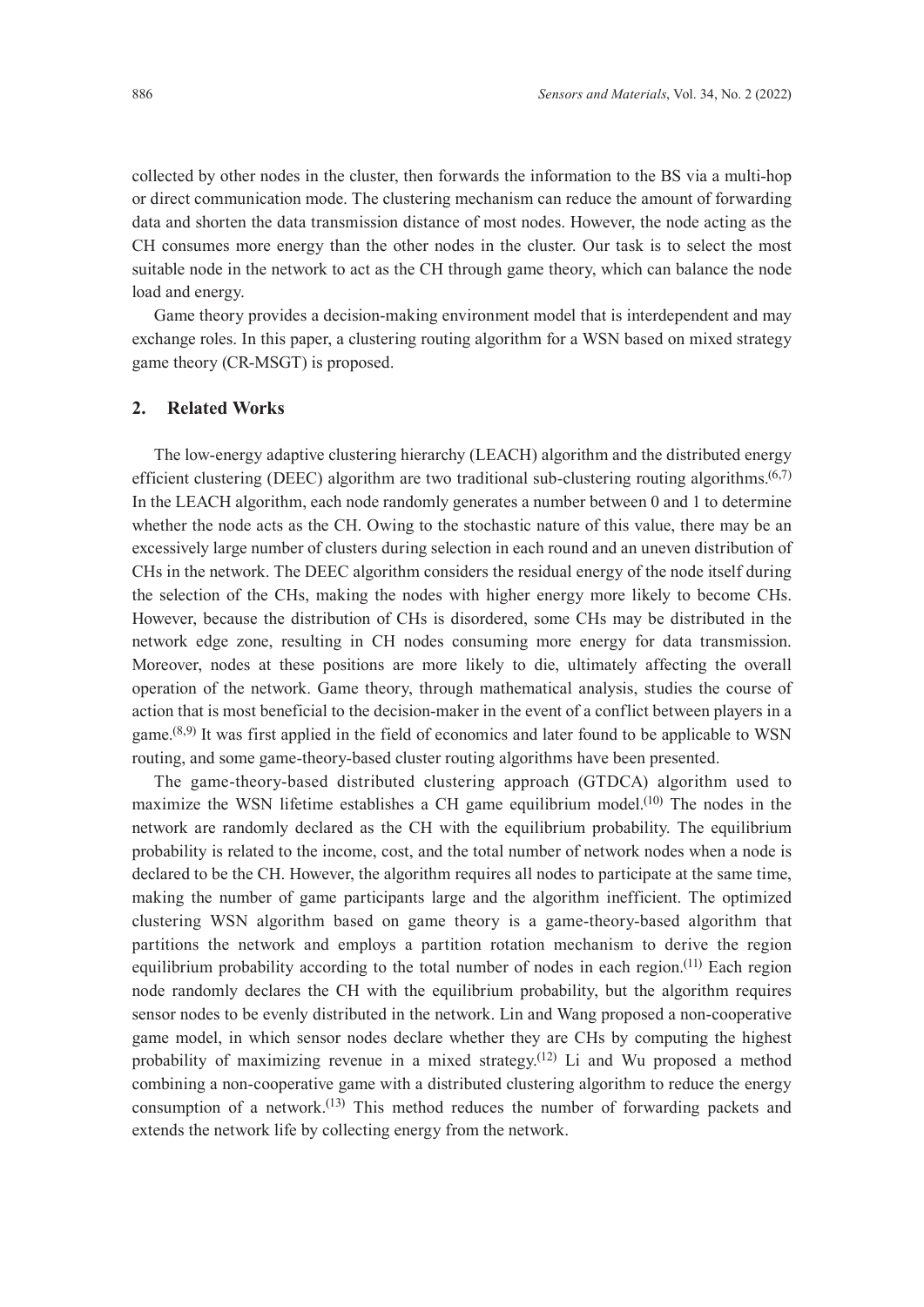## **3. System Model**

#### **3.1 Network model**

The topology of the WSN in this study is shown in Fig. 1. The sensor nodes are randomly distributed in the monitoring area and can be divided into CH and common nodes, all of which have unique numbers. The nodes have the same function, do not have mobility, and can calculate the communication distance on the basis of the signal strength. To reduce the amount of data forwarding, the CH node adopts data fusion technology. The BS is usually located outside the monitoring area and is responsible for sending the information collected by the WSN to the enduser of the information. Its energy is not limited and it usually has an unlimited communication capability. A sensor node usually includes four functional modules: sensor, data processing, communication, and energy supply modules.<sup>(14)</sup> The sensor module is mainly responsible for the perception and collection of data and converts analog signals into digital signals. The data processing module is mainly responsible for data processing, such as data fusion. The communication module oversees information transmission between nodes. The energy supply module is responsible for the energy management of the node.

#### **3.2 Energy consumption model**

The traditional energy consumption model is used for the sensor node.<sup>(15)</sup> The free space model is used to calculate the energy consumed by a node in forwarding information when the distance that the node transmits information is less than the distance threshold.<sup>(16)</sup> Using a multipath fading model, $(17)$  the node calculates the energy consumed by a node in forwarding information when the distance is greater than or equal to the distance threshold. Specifically, when the nodes send and receive one bit of data, the energy consumption is as follows:

$$
E_{tx}(k) = \begin{cases} kE_{elec} + k\varepsilon_{fs}d^2, & d < d_0, \\ kE_{elec} + k\varepsilon_{mp}d^4, & d \ge d_0, \end{cases}
$$
 (1)



Fig. 1. WSN topology diagram.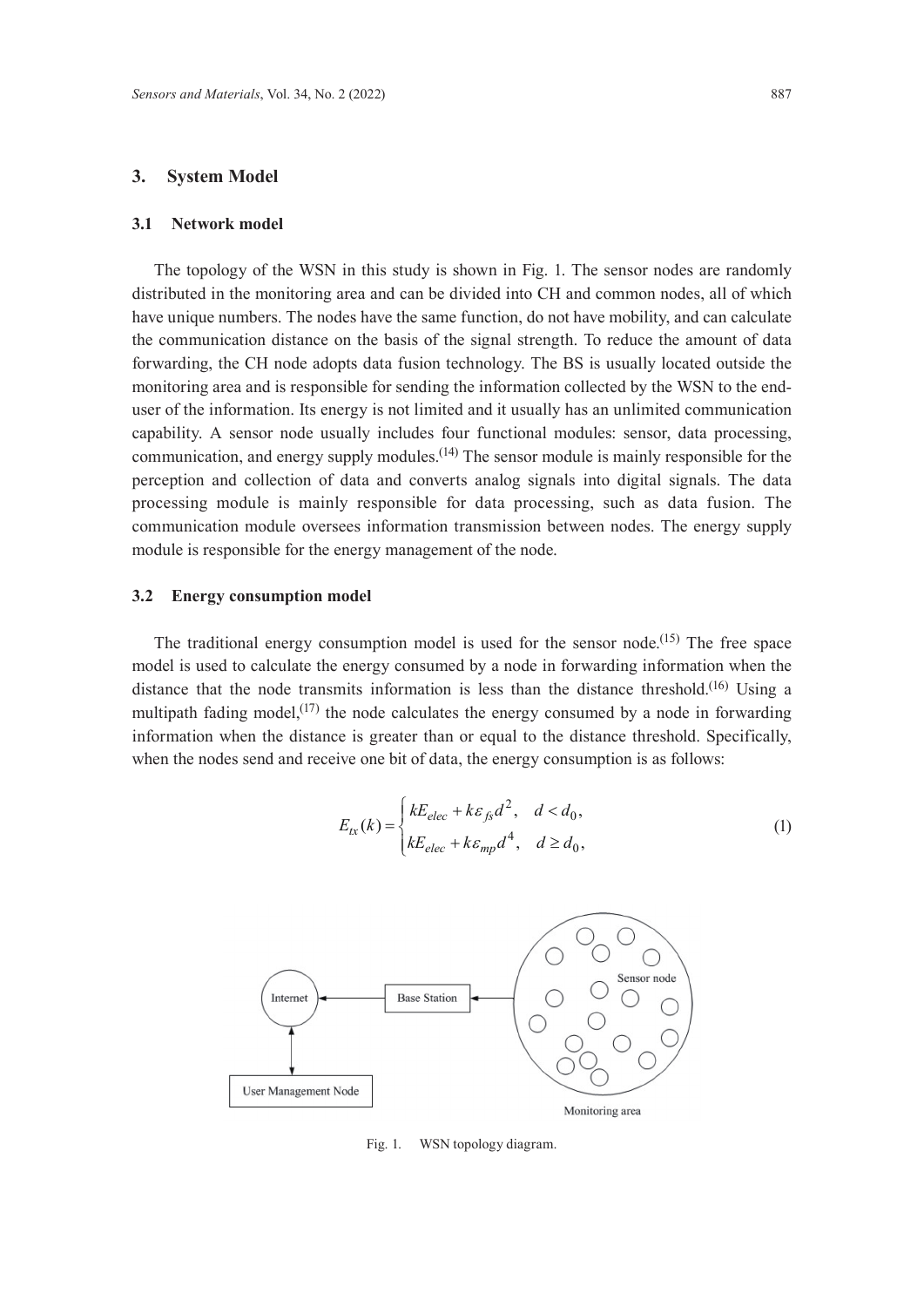$$
E_{rx}(k) = kE_{elec},\tag{2}
$$

where  $E_{elec}$  is the energy consumption of sending or receiving one bit of data,  $E_{tx}$  is the energy consumption of transmitting *k* bits of data,  $E_{rx}$  is the energy consumption of transmitting *k* bits of data, *εfs* is the power amplification energy consumption coefficient under the free space model,  $\varepsilon_{mp}$  is the power amplification energy consumption coefficient under the multipath fading model, and  $d_0$  is the critical distance for selecting the two transmission models, calculated as

$$
d_0 = \sqrt{\frac{\varepsilon_{fs}}{\varepsilon_{mp}}}.
$$
 (3)

### **4. Mixed Strategy Game Model**

## **4.1 Definition of mixed strategy**

In a game model, a pure strategy refers to the case that participants can choose only one strategy, whereas in a mixed strategy, participants can choose different strategies with given probabilities. A mixed strategy is the spatial probability distribution of a pure strategy, which is a special case of a mixed strategy.

In regions with a communication radius of *R* and *N* sensor nodes, the game is represented by *G*(*N*, *S*, *U*). The actions of nodes are organized in rounds, and in each round, sensor nodes can select policies from the strategy set  $S = \{Y_{ch}, N_{ch}\}$ , where  $Y_{ch}$  represents participation in the candidate CH election and N<sub>ch</sub> represents nonparticipation in the candidate CH election.  $p_i = (p_{i1}, p_{i2})$   $(0 \le p_{ik} \le 1, p_{i1} + p_{i2} = 1)$  indicates that sensor node *i* participates in the candidate CH election with probability  $p_{i1}$  and does not participate with probability  $p_{i2}$ . The *N* sensor nodes participate or do not participate in the candidate CH election with probability  $p = (p_1, p_2, \ldots, p_N)$  as the mixed strategy of this paper. *U* represents the network utility, which is formulated as a revenue cost model, and different selection strategies for sensor nodes yield different gains. To maximize the network utility, the sensor node selects strategy *Ych* as a candidate CH or strategy  $N_{ch}$  as a common node.

In the clustering algorithm, different nodes choose to become candidate CHs or common nodes with different probabilities, resulting in different revenue functions. To maximize the network utility, a mixed strategy game is formed between all sensor nodes.

## **4.2 Revenue function**

In the cluster game model, when at least one sensor node *j* selects strategy  $Y_{ch}$  in the network, the revenue function of sensor node *j* is *H* and revenue functions of the other nodes are *C*. If no sensor node selects strategy *Ych*, then the gain of the revenue function is 0. *C* and *H* are given by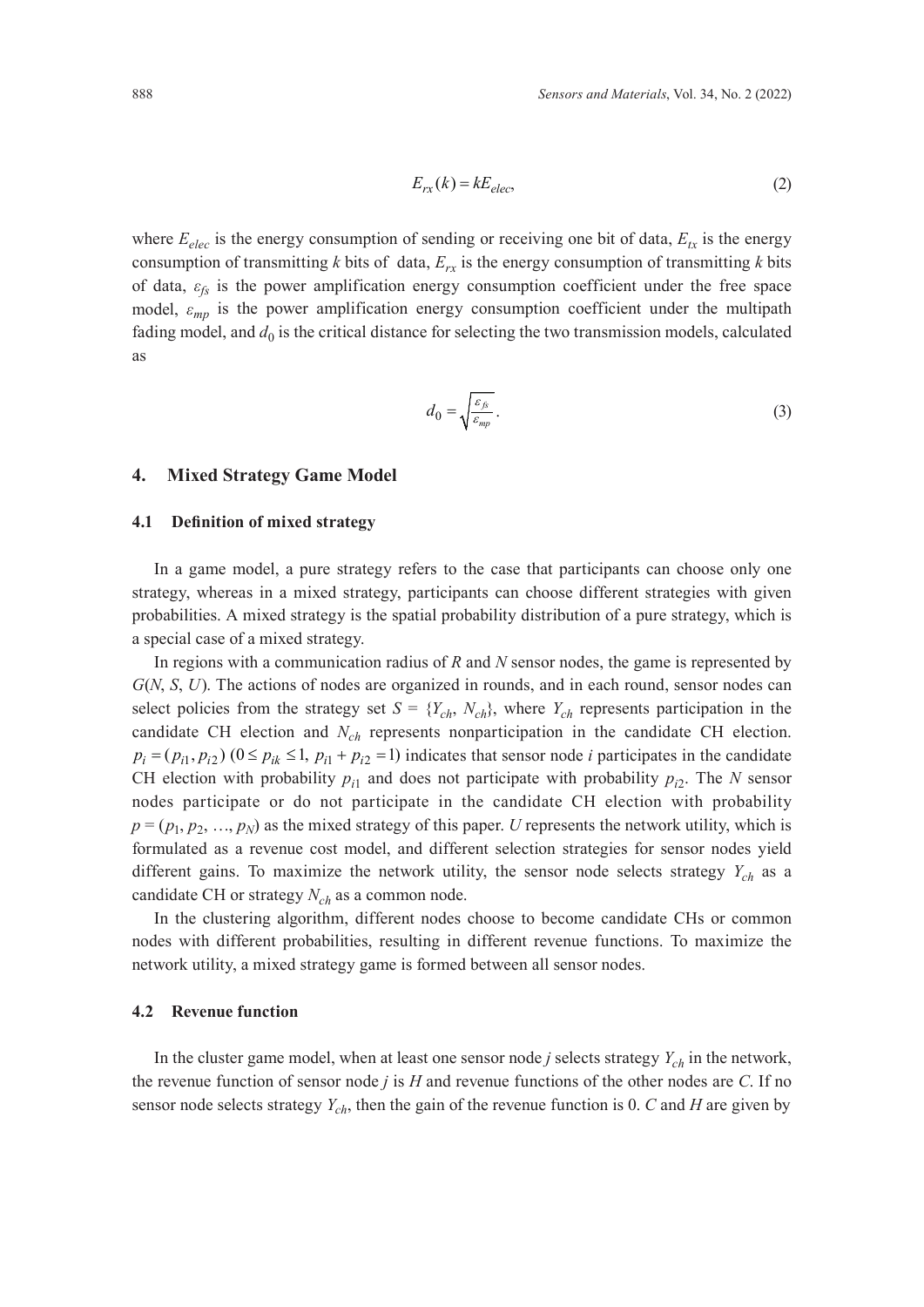$$
C = E(i) - C_{cm},\tag{4}
$$

$$
H = E(i) - C_{ch},\tag{5}
$$

where  $E(i)$  is the residual energy of the sensor node,  $C_{ch}$  is the cost of the sensor node becoming a CH, and  $C_{cm}$  is the cost of the sensor node becoming a common node.

The cost of the sensor node becoming a CH consists of three parts: the energy required to receive the packets from the cluster member, the energy required to integrate the data of the cluster members, and the energy required to transfer the packet to the BS, where Eqs. (1) and (2) are used for the energy calculation. The expression for  $C_{ch}$  is

$$
C_{ch} = E_{rx(ch,i)} + E_{aggr} + E_{tx(ch,BS)},
$$
\n<sup>(6)</sup>

where  $E_{aggr}$  is the energy required to fuse the data of the cluster members.

The cost of becoming a sensor node is expressed as

$$
C_{cm} = E_{tx(i, ch)}.
$$
\n<sup>(7)</sup>

According to the above expressions, the revenue function expression  $U(i)$  of node *i* is as follows.

$$
U(i) = \begin{cases} H & \text{if } s_i = N_{ch} \text{ and } \exists j \in N, s_j = Y_{ch} \\ C & \text{if } s_i = Y_{ch} \\ 0 & \text{if } s_j = N_{ch}, \forall j \in N \end{cases}
$$
 (8)

Therefore, in the case of two sensor nodes involved in the CH game, the main function is shown in Table 1. Under the definition of a mixed strategy, the revenue function of each sensor node is also random because of the randomness of the strategy. In models having multiple sensor nodes with mixed strategies known to be  $p = (p_1, p_2, ..., p_N)$ , the revenue function of the network is

$$
U = \sum_{i=1}^{N} p_i U(i).
$$
 (9)

Table 1 Revenue function of the cluster game of sensor nodes.

|          | $Y_{ch}$ | $N_{ch}$ |
|----------|----------|----------|
| $Y_{ch}$ | (C, C)   | (H, C)   |
| $N_{ch}$ | (C, H)   |          |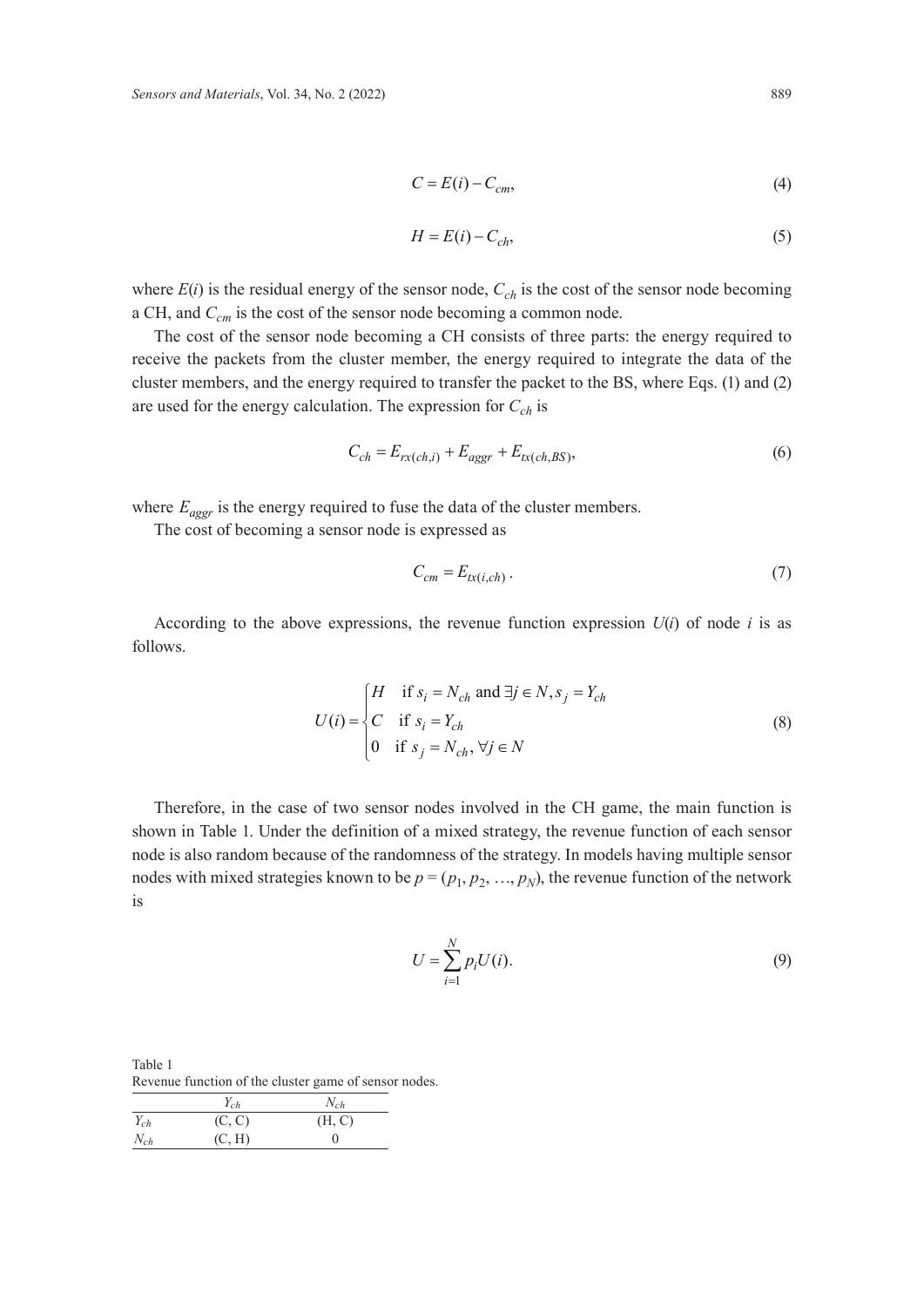#### **4.3 Existence and solution of the Nash equilibrium**

**Theorem 1:** In a game where sensor nodes select different strategies, strategy pairs  $(Y_{ch}, N_{ch})$ and (*Nch*, *Ych*) are a pair of Nash equilibrium strategies.

**Proof:** Strategies  $(Y_{ch}, Y_{ch})$  and  $(N_{ch}, N_{ch})$  have revenues  $(H, H)$  and 0, and strategies  $(Y_{ch}, N_{ch})$ and  $(N_{ch}, Y_{ch})$  have revenues  $(H, C)$  and  $(C, H)$ , respectively. A sensor node with selection strategy  $Y_{ch}$  does not change the strategy selection to  $N_{ch}$ , so the gain is 0. Moreover, a sensor node that selects *Nch* does not change the strategy selection to *Ych* because the gain becomes *H*. Thus, the strategy pairs (*Ych*, *Nch*) and (*Nch*, *Ych*) are a pair of Nash equilibrium strategies. In this model, multiple candidate sensor nodes play games in each region and select the node with the largest gain to become the CH.

**Theorem 2:** For a game where *N* sensor nodes participate, a multiplayer Nash equilibrium strategy will appear, namely, the selection strategy of one sensor mode is  $Y_{ch}$  and that of the remaining sensor nodes is *Nch*.

**Proof:** In a mixed Nash equilibrium game, each participant has a probability distribution  $p = (p_1, p_2, p_3)$  $p_2$ ) with the same gain, where  $p_1$  is the probability of the node joining the candidate CH election and  $p_2 = 1 - p_1$  is the probability of the node becoming a common node with the participant not joining the candidate CH election. Then,  $U_{Y_{ch}} = H$ ,  $U_{N_{ch}} = C \cdot [1 - (1 - p_1)^{N-1}]$ .

By the definition of a mixed Nash equilibrium, the choice of each sensor node has the same utility, namely,  $U_{Y_{ab}} = U_{N_{ab}}$ . By calculation, we obtain

$$
U_{Y_{ch}} = U_{N_{ch}} \to H = C \cdot [1 - (1 - p_1)^{N-1}] \to \frac{H}{C} = [1 - (1 - p_1)^{N-1}],
$$
  

$$
(1 - p_1)^{N-1} = 1 - \frac{H}{C} \to 1 - p_1 = \left(1 - \frac{H}{C}\right)^{\frac{1}{N-1}} \to p_1 = 1 - \left(1 - \frac{H}{C}\right)^{\frac{1}{N-1}}.
$$

$$
(10)
$$

Therefore, during a game with multiple sensor nodes, there is a Nash equilibrium that maximizes the gain.

For *N* sensor nodes, a mixed strategy combination is specified as  $p^* = (p_1^*, p_2^*, \dots, p_N^*)$ . For each sensor node, the following conditions should be satisfied when the Nash equilibrium is reached:

$$
U_i(p_i, p_{-i}^*) \le U_i(p_i^*, p_{-i}^*). \tag{11}
$$

Then,  $p^*$  is called a mixed strategy Nash equilibrium, which is the optimal strategy combination. When  $p_i$  is a real number interval and the revenue function is differentiable, the Nash equilibrium can be solved using the extremal method. If  $p^*$  is a Nash equilibrium, then  $p^*$  satisfies

$$
\frac{\partial U_i}{\partial p_i}|_{p=p^*}=0, i=1,2,\cdots,N.
$$
\n(12)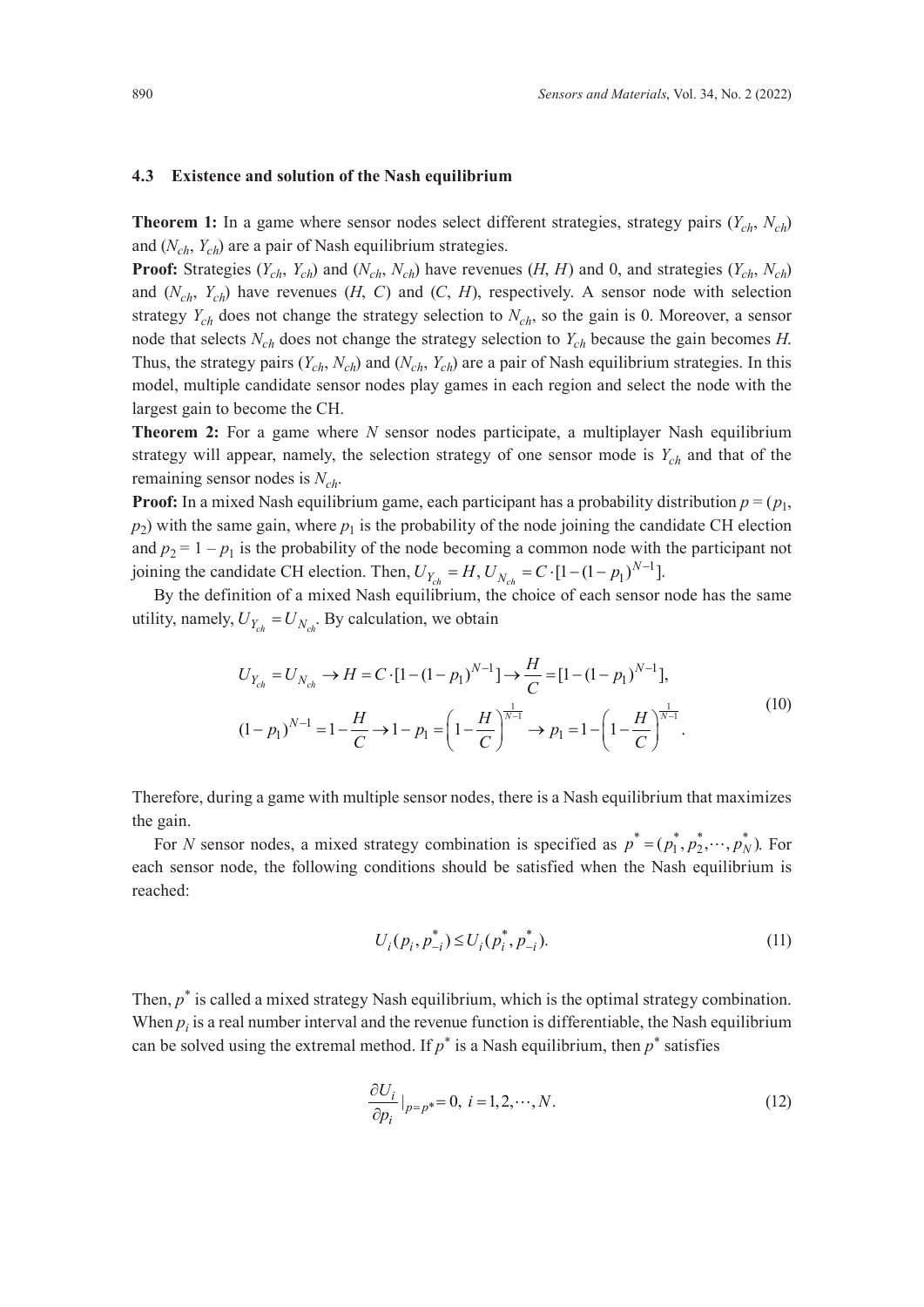The Nash equilibrium can be solved by solving the above *N* equations, yielding the optimal selection strategy for multiple sensor nodes under the mixed strategy.

# **5. Cluster Routing Algorithm Based on Mixed Strategy Game**

In this paper, the algorithm refers to the LEACH protocol,<sup> $(18)$ </sup> which is performed periodically and consists of three stages: network initialization, cluster establishment, and stable communication. In the cluster establishment stage, the main task is the selection and determination of candidate CHs, and cluster formation. The procedure of the algorithm is shown in Fig. 2.

# **5.1 Network initialization**

In the implementation of this algorithm, the network should first be initialized. Assuming that all sensor nodes are randomly distributed in a region, each sensor node can adjust its own transmit power to adjust the communication radius. Upon receiving the broadcast message from the BS, all nodes record the distance from the BS and adjust the optimal transmission power to communicate with the BS. In the first deployment, all sensor nodes broadcast messages within the same communication radius *R*. The nodes receiving the message determine the neighbor nodes within the communication radius *R* and are stored in the list of neighbor nodes.

## **5.2 Establishment of cluster**

## **5.2.1 Candidate CH election**

After the network initialization, the sensor nodes can choose to be the CH or common node of the cluster, and their strategy can be changed in each round. To improve the quality of CHs, in the start key phase, the average energy in the network is calculated from the number of surviving nodes and the residual energy. The amount of residual energy and the average energy for each node are then compared, and only the nodes with residual energies greater than the average energy are included in the candidate CH node set. Each CH node in the set produces a random number between 0 and 1.



Fig. 2. Procedure of CR-MSGT.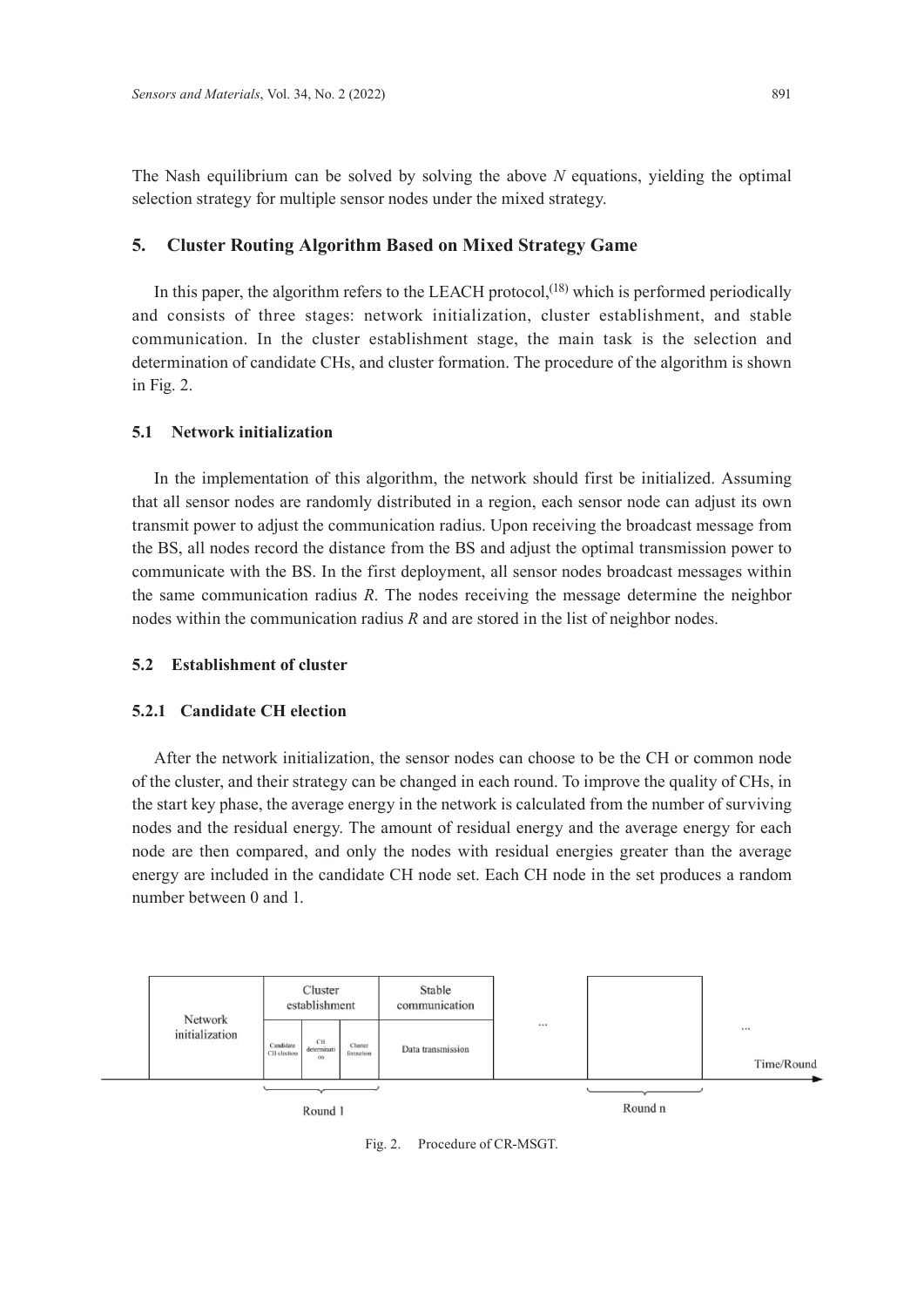#### **5.2.2 Identification of CH**

If there is only one sensor node selection strategy  $Y_{ch}$  in the candidate CH stage within a cluster group, the node automatically becomes the true CH. If there are two or more node selection strategies  $Y_{ch}$ , the present game model is used to reduce the energy consumption difference between CHs. At the same time, the game model balances the node energy consumption so that only one node within a cluster group is elected as the CH while maximizing the utility of all nodes in this game.

## **5.2.3 Cluster group formation**

After all the CHs are determined, each CH adjusts the transmit power to send data to the BS and broadcasts the message within the communication radius. When the common sensor nodes receive the message, they select the nearest CH to join the cluster group.

### **5.3 Stable communication**

After the completion of the clusters, the WSN enters the stable data communication stage, in which the main task is to send the collected data to the BS through the CH of each cluster. By scheduling the CH, the members of the cluster send data to the CH in a coordinated manner by time-division multiplexing. After receiving data from all nodes in the cluster, the CH preprocesses and fuses the data and sends it to the BS.

## **6. Results and Discussion**

### **6.1 Parameter settings**

In this study, MATLAB is used for simulations to verify the performance of CR-MSGT in comparison with those of LEACH,<sup> $(6)$ </sup> a classical classification algorithm, and GTDCA,<sup> $(10)$ </sup> a game-theory-based classification routing algorithm. In our simulations, 100 sensor nodes are randomly deployed in a  $100 \times 100$  region, the initial position of the BS is (150, 50), and the specific parameters are shown in Table 2.

#### **6.2 Algorithmic performance analysis**

Figure 3 shows the number of surviving nodes after different numbers of network cycles for each algorithm. For the same number of network cycles, the number of surviving nodes increases in the order LEACH < GTDCA < CR-MSGT. When the last node dies, the number of network cycles of CR-MSGT is significantly larger than those of LEACH and GTDCA. The CH selection of CR-MSGT considers the average energy of the remaining nodes to balance the overall energy consumption of the network and avoid the premature death of nodes, making the choice of the CH more reasonable.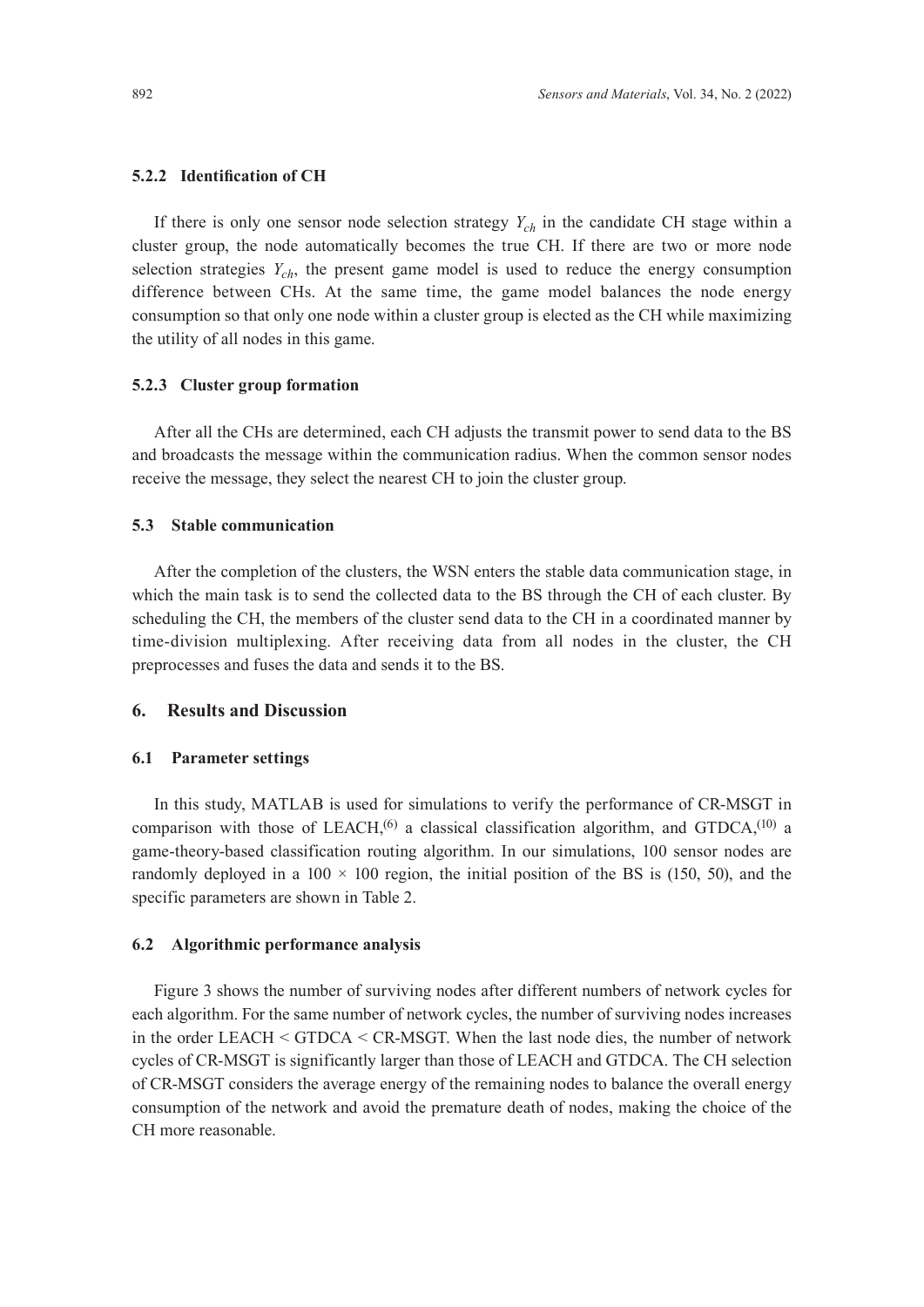$T_0 h l_0$ 

| $\mathbf{u}$                |                                  |  |  |
|-----------------------------|----------------------------------|--|--|
| Parameter settings.         |                                  |  |  |
| Parameters                  | Value                            |  |  |
| Network area                | $100 \times 100$                 |  |  |
| Number of nodes             | 100                              |  |  |
| <b>BS</b> location          | (150, 50)                        |  |  |
| Package size                | $2000$ bit                       |  |  |
| Control package size        | $200$ bit                        |  |  |
| $E_{elec}$                  | $50$ nJ/hit                      |  |  |
| $\varepsilon_{amp}$         | $0.0013$ pJ(bit/m <sup>4</sup> ) |  |  |
| $\varepsilon_{\textit{fs}}$ | 10 pJ(bit/m <sup>2</sup> )       |  |  |
| $E_{aggr}$                  | $5 \text{ nJ/(bit/message)}$     |  |  |
| Initial energy of node      |                                  |  |  |



Fig. 3. Number of surviving nodes after different numbers of network cycles.

Figure 4 shows the change in network residual energy with increasing number of network cycles. According to the figure, when the network works stably, CR-MSGT shows a greater network residual energy than the other two algorithms for the same number of network cycles. The other two algorithms have too many or too few clusters, which are evenly distributed, resulting in too fast network energy consumption.

Figure 5 shows a comparison of network lifetimes obtained when the first node dies, half the nodes die, and the last node dies in the network. CR-MSGT extends the times of the deaths of the first and last nodes in the network. Compared with the cases of LEACH and GTDCA, the death of the first node in CR-MSGT is delayed by 196 and 148 rounds, and the time when half the nodes die is delayed by 222 and 90 rounds, respectively.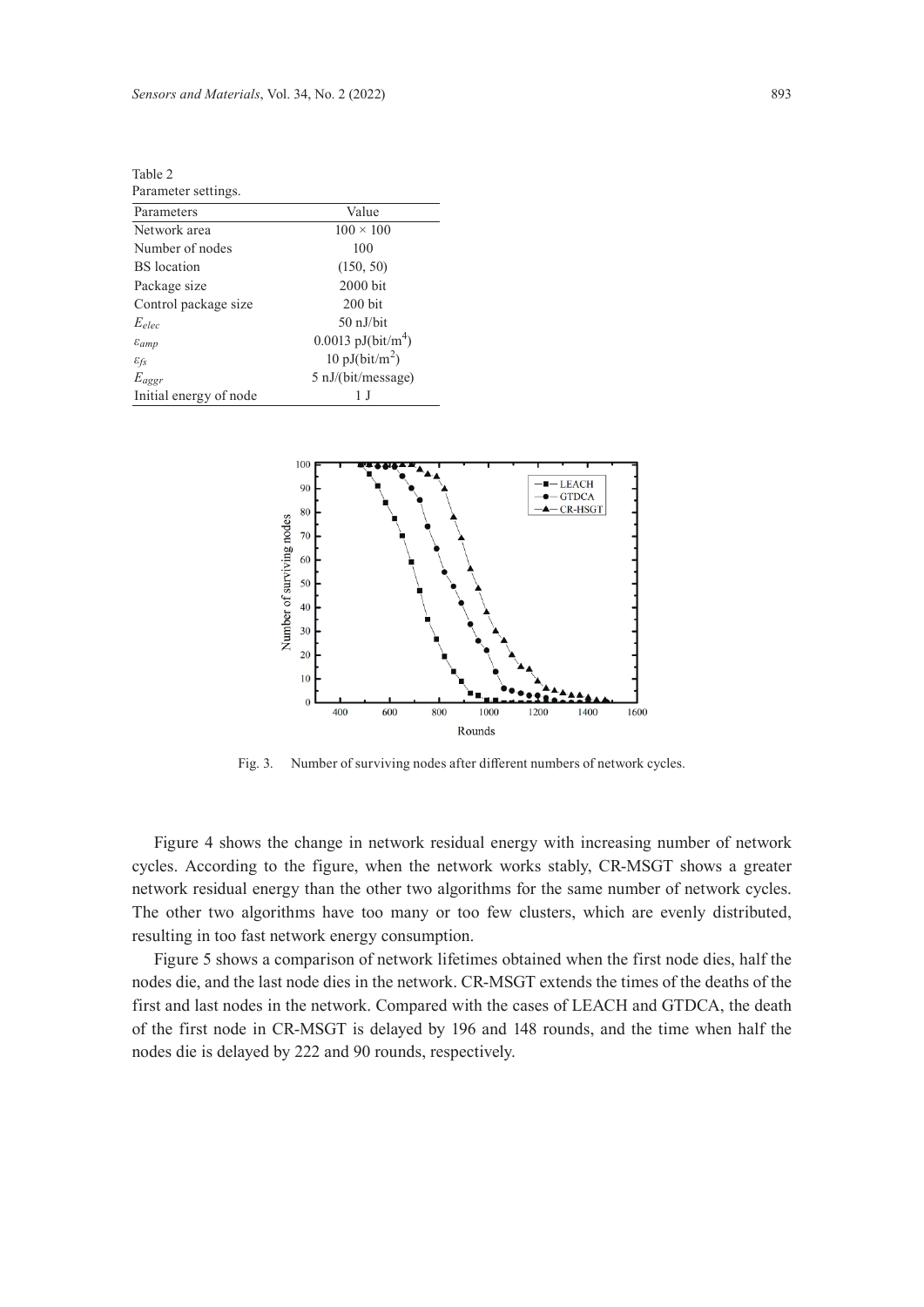

Fig. 4. Network residual energy after different numbers of network cycles.



#### **Network Lifetime Comparison**

Fig. 5. Comparison of network lifetimes.

# **7. Conclusions**

Toward solving the clustering routing problem in WSNs, we propose an algorithm based on CR-MSGT in this paper. All sensor nodes choose whether to become the CH with a random probability, resulting in a mixed strategy game model. In accordance with the mixed strategy game model, the CH node set in the network is determined in order to form clusters and carry out stable communication. Experimental results show that the proposed algorithm can effectively balance the energy consumption of nodes, thereby prolonging the life of the network.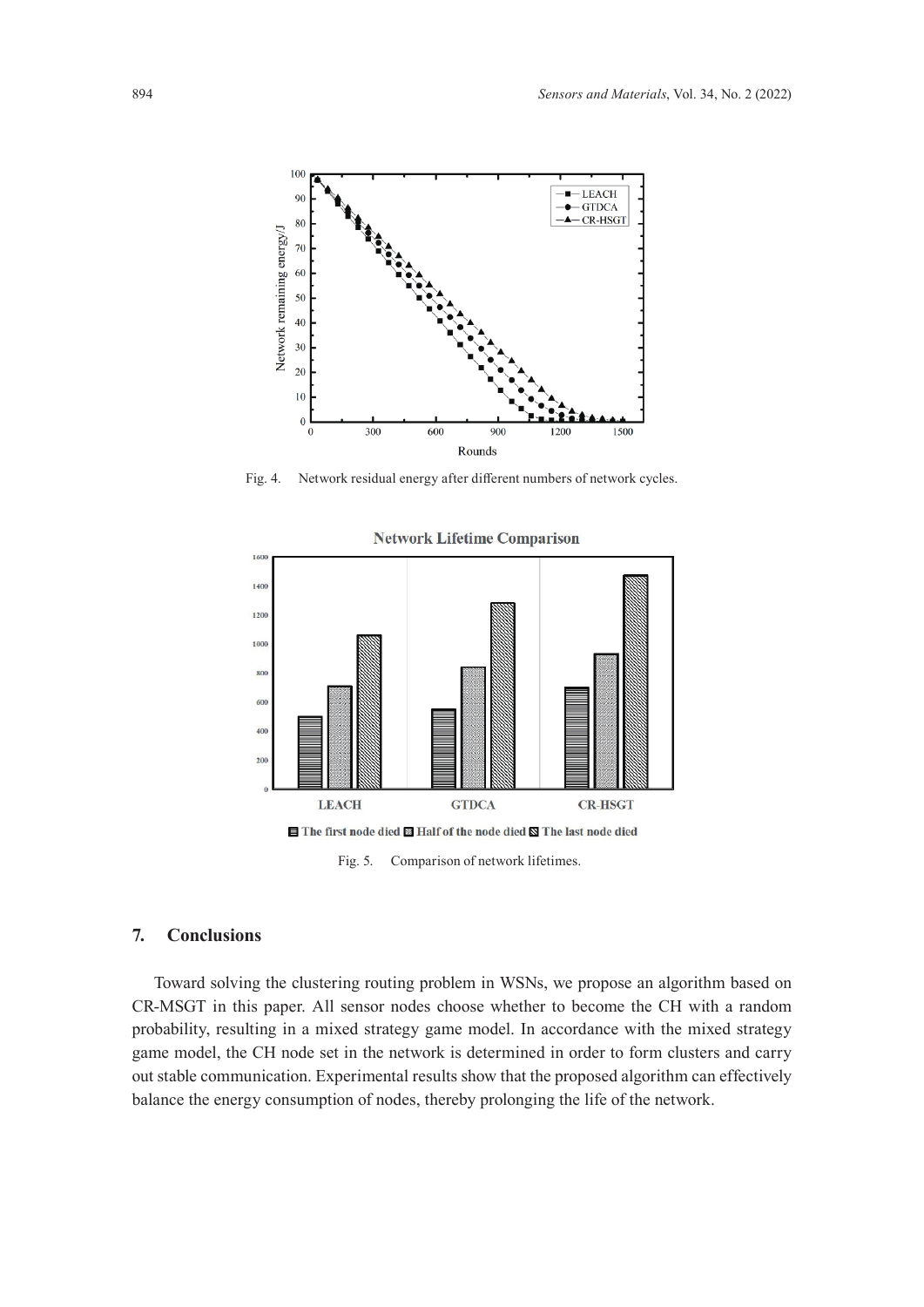## **Acknowledgments**

This work was supported by the Science and Technology Research Project of Chongqing Education Commission (KJQN201803105), Chongqing Science and Technology Commission (cstc2018jscx-msybX0270), and Chongqing College of Electronic Engineering Scientific Research Project (XJZK202006).

#### **References**

- 1 P. Chanak and I. Banerjee: IEEE Trans. Consum. Electron. **66** (2020) 223. [https://doi.org/10.1109/](https://doi.org/10.1109/TCE.2020.2987433) [TCE.2020.2987433](https://doi.org/10.1109/TCE.2020.2987433)
- 2 M. N. M. Bhutta and M. Ahmad: IEEE Access **9** (2021) 65660. <https://doi.org/10.1109/ACCESS.2021.3076373>
- 3 J. B. Valencia, L. C. Londono, D. M. Viloria, and M. R. Garcia: IEEE Internet Things J. **6** (2018) 3024. [https://](https://doi.org/10.1109/JIOT.2018.2878528) [doi.org/10.1109/JIOT.2018.2878528](https://doi.org/10.1109/JIOT.2018.2878528)
- 4 S. A. Alavi, K. Mehran, Y. Hao, A. Rahimian, H. Mirsaeedi, and V. Vahidinasab: IEEE Trans. Smart Grid 10(2019)4323.<https://doi.org/10.1109/TSG.2018.2856893>
- 5 Q. Li, N. Zhang, M. Cheffena, and X. Shen: IEEE Trans. Wireless Commun. **19** (2020) 696. [https://doi.](https://doi.org/10.1109/TWC.2019.2948156) [org/10.1109/TWC.2019.2948156](https://doi.org/10.1109/TWC.2019.2948156)
- 6 M. A. Rahman, L.-M. Ang, and K. P. Seng: IEEE/ACM Trans. Comput. Biol. Bioinf. **18** (2021) 765. [https://doi.](https://doi.org/10.1109/TCBB.2020.2978188) [org/10.1109/TCBB.2020.2978188](https://doi.org/10.1109/TCBB.2020.2978188)
- 7 A. Verma, S. Kumar, P. R. Gautam, T. Rashid, and A. Kumar: IEEE Sens. J. **20** (2020) 5615. [https://doi.](https://doi.org/10.1109/JSEN.2020.2969697) [org/10.1109/JSEN.2020.2969697](https://doi.org/10.1109/JSEN.2020.2969697)
- 8 J. He, H. Li, H. Tong, Z. Yuan, X. Yang, and W. Huang: IEEE Access **8** (2020) 93380. [https://doi.org/10.1109/](https://doi.org/10.1109/ACCESS.2020.2994133) [ACCESS.2020.2994133](https://doi.org/10.1109/ACCESS.2020.2994133)
- 9 T. N. Tran, T. V. Nguyen, K. Shim, and B. An: IEEE Access **8** (2020) 141310. [https://doi.org/10.1109/](https://doi.org/10.1109/ACCESS.2020.3013644) [ACCESS.2020.3013644](https://doi.org/10.1109/ACCESS.2020.3013644)
- 10 S. Kassan, J. Gaber, and P. Lorenz: J. Network Comput. Appl. **123** (2018) 80. [https://doi.org/10.1016/j.](https://doi.org/10.1016/j.jnca.2018.09.004) [jnca.2018.09.004](https://doi.org/10.1016/j.jnca.2018.09.004)
- 11 A. C. Voulkidis and P. G. Cottis: IEEE Trans. Wireless Commun. **15** (2016) 4196. [https://doi.org/10.1109/](https://doi.org/10.1109/TWC.2016) [TWC.2016](https://doi.org/10.1109/TWC.2016). 2536727
- 12 D. Lin and Q. Wang: IEEE Access **7** (2019) 49894.<https://doi.org/10.1109/ACCESS.2019.2911190>
- 13 Y. Li and Y. Wu: IEEE Access **8** (2020) 138382. <https://doi.org/10.1109/ACCESS.2020.3012409>
- 14 A. A. H. Hassan, W. M. Shah, A. H. H. Habeb, M. F. I. Othman, and M. N. Al-Mhiqani: IEEE Access **8** (2020) 200500. <https://doi.org/10.1109/ACCESS.2020.3035624>
- 15 J. Kang, J. Kim, M. Kim, and M. Sohn: IEEE Access **8** (2020) 69359. [https://doi.org/10.1109/](https://doi.org/10.1109/ACCESS.2020.2986507) [ACCESS.2020.2986507](https://doi.org/10.1109/ACCESS.2020.2986507)
- 16 A. Jaiswal and M. R. Bhatnagar: IEEE Trans. Inf. Theory **65** (2019) 1113. [https://doi.org/10.1109/](https://doi.org/10.1109/TIT.2018.2856116) [TIT.2018.2856116](https://doi.org/10.1109/TIT.2018.2856116)
- 17 Y. Chen, M. Ding, and D. L. Pérez: IEEE Wireless Commun. Lett. **8** (2019) 1419. https: /[/doi.org/10.1109/](http://doi.org/10.1109/LWC.2019.2919834) [LWC.2019.2919834](http://doi.org/10.1109/LWC.2019.2919834)
- 18 M. Adnan, L. Yang, T. Ahmad, and Y. Tao: IEEE Access **9** (2021) 38531. [https://doi.org/10.1109/](https://doi.org/10.1109/ACCESS.2021.3063097) [ACCESS.2021.3063097](https://doi.org/10.1109/ACCESS.2021.3063097)